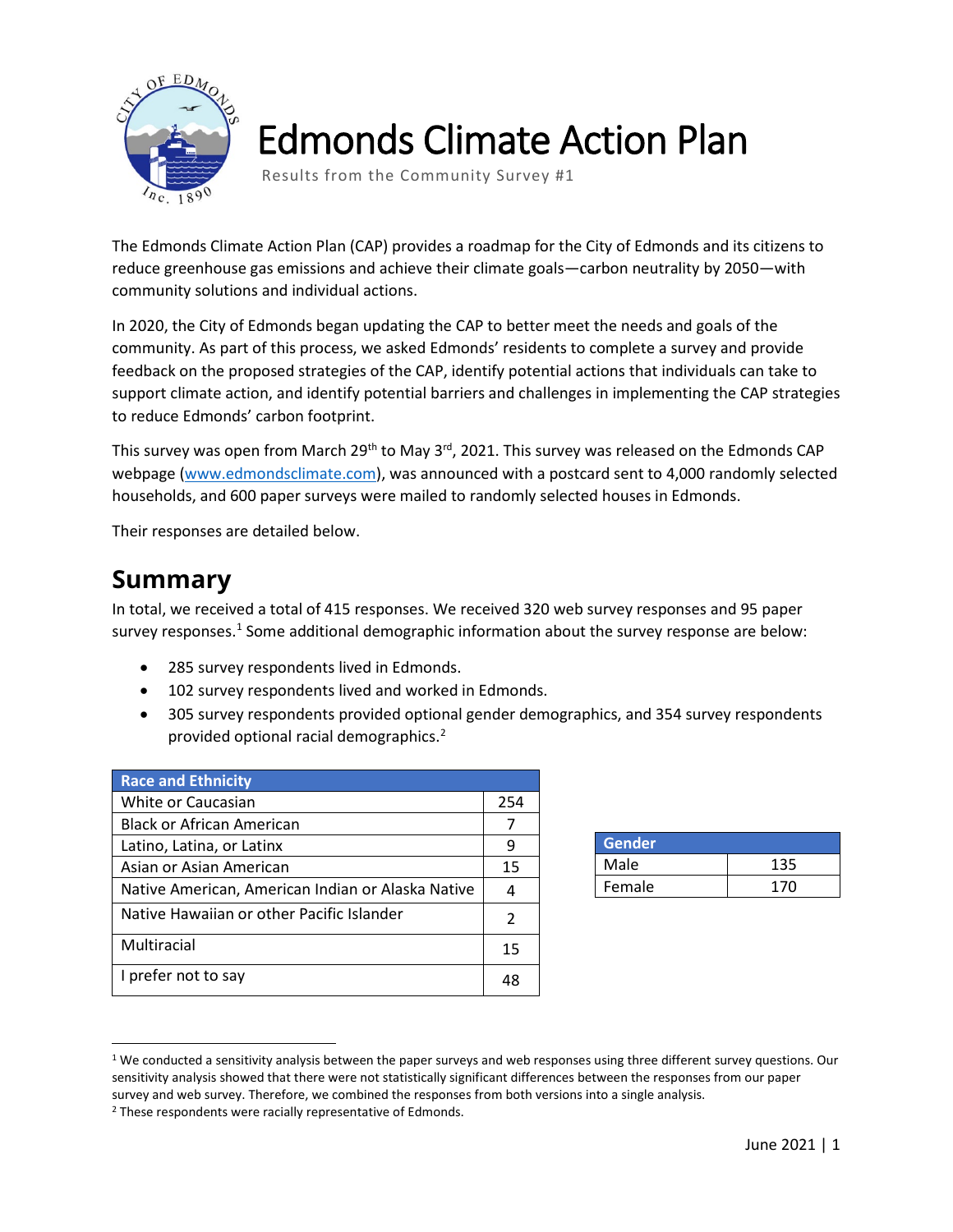# **Survey Results**

The following survey results from the sections of survey, [linked here.](https://a4504e0a-bf52-42da-9496-ba664a077eba.filesusr.com/ugd/09fdff_7da1badcceee4bed8a32236979d116d0.pdf)

# **Concern about climate change**

### **Regional climate impacts**

Regional climate impacts will affect all of Puget Sound. The following regional climate impacts ranked the highest for concerns amongst Edmonds' survey respondents, based on the rating scale where: 4 = Extremely concerned, 3 = Somewhat concerned, 2 = Neutral, 1 = Not concerned.

|                                                         | <b>Level of</b>             | <b>Percent Distribution of Responses</b> |                              |                |                         |  |
|---------------------------------------------------------|-----------------------------|------------------------------------------|------------------------------|----------------|-------------------------|--|
| <b>Regional Climate Impact</b>                          | <b>Concern</b><br>(average) | <b>Extremely</b><br>concerned            | <b>Somewhat</b><br>concerned | <b>Neutral</b> | <b>Not</b><br>concerned |  |
| Increased wildfires                                     | 3.71                        | 77%                                      | 17%                          | 4%             | 1%                      |  |
| Poor air quality                                        | 3.61                        | 68%                                      | 27%                          | 4%             | 1%                      |  |
| Loss of habitat and species                             | 3.60                        | 67%                                      | 28%                          | 3%             | 2%                      |  |
| Loss of regional snowpack in<br>winter                  | 3.45                        | 58%                                      | 32%                          | 7%             | 3%                      |  |
| Drought/water security                                  | 3.43                        | 54%                                      | 35%                          | 10%            | 1%                      |  |
| Increased insect pests that<br>threaten crops and trees | 3.38                        | 52%                                      | 38%                          | 5%             | 4%                      |  |
| Sea level rise and coastal<br>erosion                   | 3.37                        | 56%                                      | 30%                          | 9%             | 5%                      |  |
| Flooding and mudslides                                  | 3.30                        | 47%                                      | 40%                          | 9%             | 4%                      |  |
| Increased temperatures and<br>heat waves                | 3.29                        | 56%                                      | 25%                          | 12%            | 8%                      |  |

#### **Paper Survey Responses**

#### **Online Survey Responses**

|                                                         | <b>Level of</b>             | <b>Percent Distribution of Responses</b> |                       |                |                         |  |
|---------------------------------------------------------|-----------------------------|------------------------------------------|-----------------------|----------------|-------------------------|--|
| <b>Regional Climate Impact</b>                          | <b>Concern</b><br>(average) | Extremely<br>concerned                   | Somewhat<br>concerned | <b>Neutral</b> | <b>Not</b><br>concerned |  |
| Increased wildfires                                     | 3.23                        | 60%                                      | 18%                   | 7%             | 15%                     |  |
| Loss of habitat and species                             | 3.15                        | 56%                                      | 19%                   | 10%            | 10%                     |  |
| Poor air quality                                        | 3.09                        | 52%                                      | 21%                   | 10%            | 17%                     |  |
| Increased insect pests that<br>threaten crops and trees | 2.96                        | 43%                                      | 26%                   | 15%            | 16%                     |  |
| Flooding and mudslides                                  | 2.94                        | 44%                                      | 24%                   | 14%            | 17%                     |  |
| Drought/water security                                  | 2.92                        | 46%                                      | 20%                   | 15%            | 19%                     |  |
| Sea level rise and coastal<br>erosion                   | 2.91                        | 43%                                      | 26%                   | 10%            | 21%                     |  |
| Loss of regional snowpack in<br>winter                  | 2.90                        | 44%                                      | 24%                   | 9%             | 23%                     |  |
| Increased temperatures and<br>heat waves                | 2.83                        | 42%                                      | 23%                   | 10%            | 25%                     |  |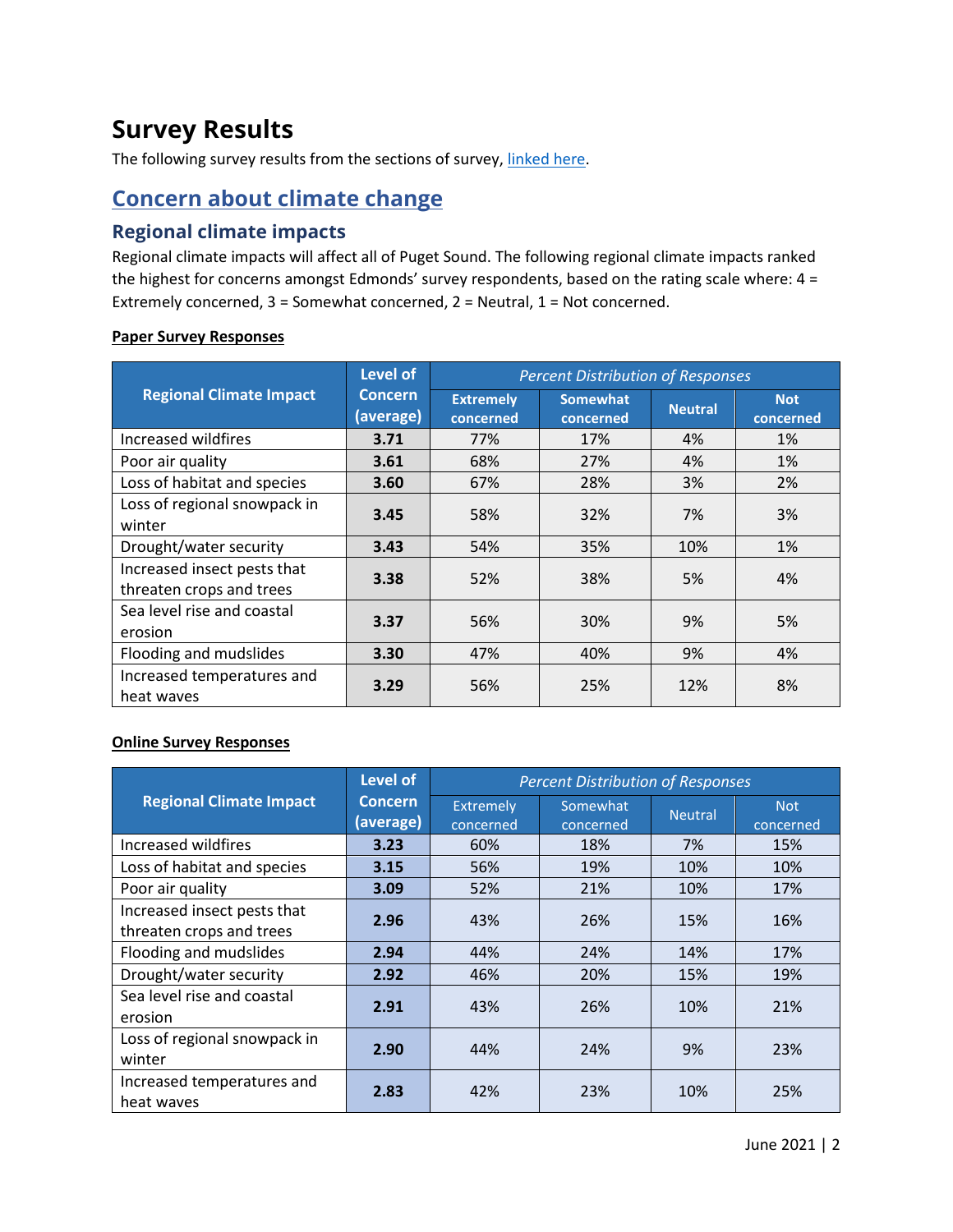### **Local climate impacts**

Regional climate change will affect the lives of Edmonds' residents. The following climate impacts ranked the highest for concerns amongst Edmonds survey respondents, based on the rating scale where: 4 = Extremely concerned, 3 = Somewhat concerned, 2 = Neutral, 1 = Not concerned.

#### **Paper Survey Responses**

|                                                      | <b>Level of</b>             | <b>Percent Distribution of Responses</b> |                       |                |                         |  |
|------------------------------------------------------|-----------------------------|------------------------------------------|-----------------------|----------------|-------------------------|--|
| <b>Local Climate Impact</b>                          | <b>Concern</b><br>(average) | <b>Extremely</b><br>concerned            | Somewhat<br>concerned | <b>Neutral</b> | <b>Not</b><br>concerned |  |
| Well-being of future<br>generations                  | 3.57                        | 67%                                      | 27%                   | 3%             | 3%                      |  |
| Local natural, open spaces                           | 3.38                        | 55%                                      | 31%                   | 11%            | 3%                      |  |
| Public health                                        | 3.31                        | 53%                                      | 30%                   | 13%            | 4%                      |  |
| Urban trees and maintained<br>landscapes             | 3.29                        | 45%                                      | 43%                   | 10%            | 3%                      |  |
| Seniors and vulnerable<br>populations                | 3.15                        | 45%                                      | 33%                   | 15%            | 7%                      |  |
| Public infrastructure                                | 3.05                        | 33%                                      | 46%                   | 13%            | 8%                      |  |
| Economic vitality of the<br><b>Edmonds community</b> | 3.04                        | 33%                                      | 46%                   | 14%            | 7%                      |  |
| Homes and property values                            | 2.87                        | 26%                                      | 43%                   | 24%            | 8%                      |  |

#### **Online Survey Responses**

|                                                      | <b>Level of</b>             | <b>Percent Distribution of Responses</b> |                       |                |                         |  |
|------------------------------------------------------|-----------------------------|------------------------------------------|-----------------------|----------------|-------------------------|--|
| <b>Local Climate Impact</b>                          | <b>Concern</b><br>(average) | Extremely<br>concerned                   | Somewhat<br>concerned | <b>Neutral</b> | <b>Not</b><br>concerned |  |
| Well-being of future<br>generations                  | 3.07                        | 56%                                      | 14%                   | 12%            | 19%                     |  |
| Local natural, open spaces                           | 2.92                        | 47%                                      | 21%                   | 11%            | 22%                     |  |
| Public health                                        | 2.85                        | 44%                                      | 21%                   | 10%            | 24%                     |  |
| Urban trees and maintained<br>landscapes             | 2.70                        | 34%                                      | 26%                   | 17%            | 23%                     |  |
| Seniors and vulnerable<br>populations                | 2.69                        | 34%                                      | 26%                   | 14%            | 26%                     |  |
| Public infrastructure                                | 2.60                        | 29%                                      | 28%                   | 18%            | 26%                     |  |
| Economic vitality of the<br><b>Edmonds community</b> | 2.49                        | 23%                                      | 31%                   | 18%            | 28%                     |  |
| Homes and property values                            | 2.34                        | 15%                                      | 33%                   | 22%            | 30%                     |  |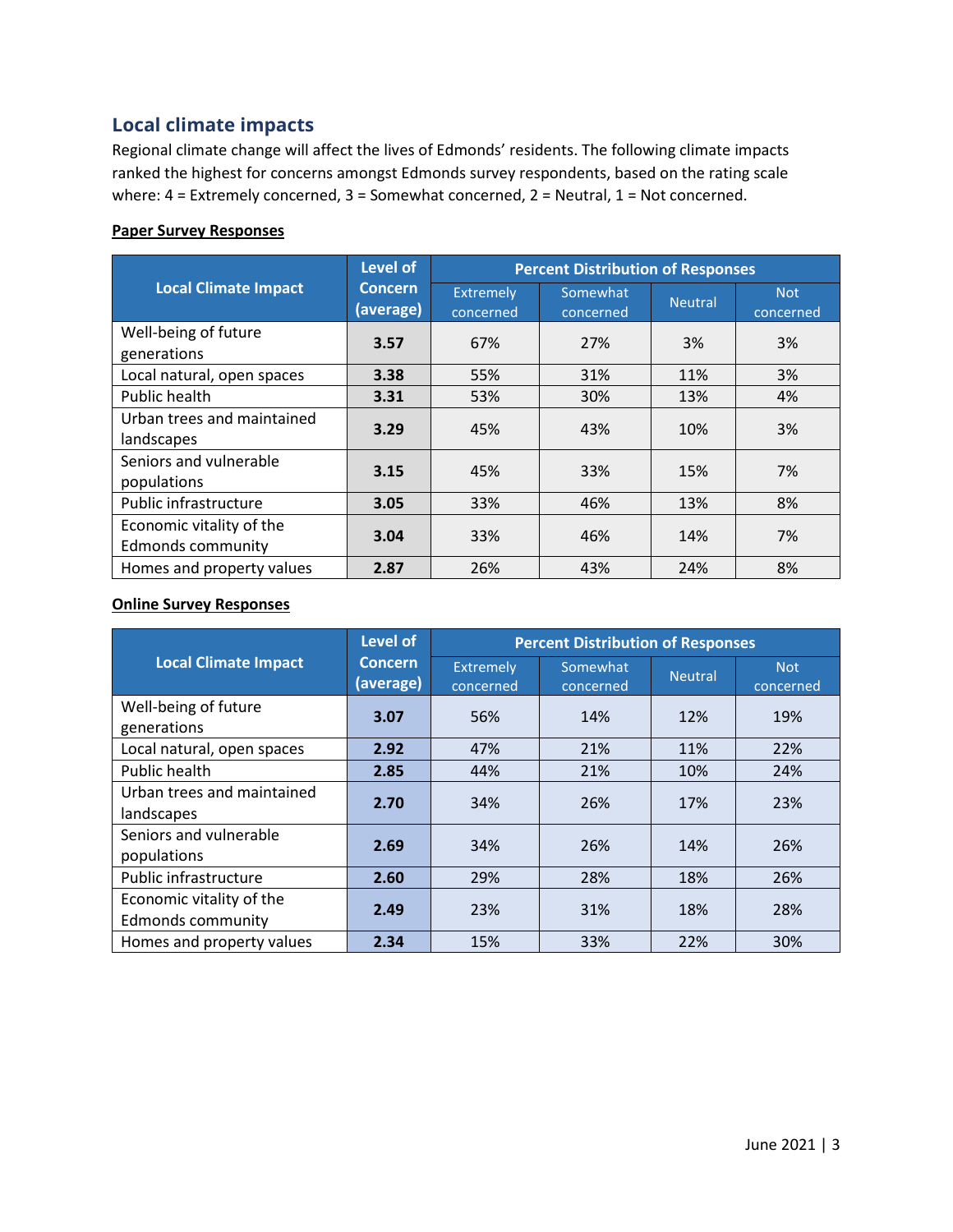# **Responsibility to act on climate change**

There is strong consensus that Edmonds survey respondents believe all entities are responsible for acting on climate change. There is a slight preference for more action from individuals and federal government.

|               | <b>Individuals</b> | Federal<br>government | Large<br>businesses and<br><b>companies</b> | <b>State</b><br>government | <b>Small</b><br><b>businesses</b> | <b>City</b><br>government |
|---------------|--------------------|-----------------------|---------------------------------------------|----------------------------|-----------------------------------|---------------------------|
| Paper         | 80%                | 81%                   | 82%                                         | 76%                        | 71%                               | 73%                       |
| <b>Online</b> | 71%                | 66%                   | 65%                                         | 61%                        | 56%                               | 53%                       |

# **Level of support for CAP strategies**

A majority of respondents said they believed it is important for the Edmonds CAP to address transportation, buildings and energy, and waste and natural resources. Many of the proposed strategies receive high amounts of support. Additional details on each of these focus areas are detailed below.

|                                                 |               |                            |                   | <b>Percent Distribution of Responses</b> |                      |                        |
|-------------------------------------------------|---------------|----------------------------|-------------------|------------------------------------------|----------------------|------------------------|
|                                                 |               | I strongly<br><b>Agree</b> | somewhat<br>agree | I neither<br>agree or<br>disagree        | somewhat<br>disagree | I strongly<br>disagree |
| <b>Climate action is</b>                        | Paper         | 46%                        | 23%               | 19%                                      | 4%                   | 7%                     |
| good for businesses<br>in Edmonds               | <b>Online</b> | 35%                        | 17%               | 14%                                      | 8%                   | 25%                    |
| <b>Climate action can</b><br>help me save       | Paper         | 39%                        | 24%               | 23%                                      | 9%                   | 4%                     |
| money and<br>resources                          | <b>Online</b> | 27%                        | 20%               | 15%                                      | 8%                   | 29%                    |
| <b>Climate action is</b><br>good for the health | Paper         | 66%                        | 20%               | 9%                                       | 1%                   | 4%                     |
| and livability of my<br>community               | <b>Online</b> | 54%                        | 10%               | 8%                                       | 9%                   | 19%                    |

### **Buildings and Energy**

#### **Level of support for existing strategies**

Level of support was ranked on the following scale:  $5 = 1$  strongly agree,  $4 = 1$  somewhat agree,  $3 = 1$ neither agree nor disagree, 2 = I somewhat disagree, 1 = I strongly disagree.

| <b>CAP Strategy</b>                                                                          |              | <b>Level of Support</b><br>(average) | <b>Average Level of</b><br><b>Support</b> |  |
|----------------------------------------------------------------------------------------------|--------------|--------------------------------------|-------------------------------------------|--|
|                                                                                              | <b>Paper</b> | <b>Online</b>                        | (Paper + Online)                          |  |
| Replace fossil fuels with renewable energy resources<br>for energy supplied to the community | 4.34         | 3.55                                 | 3.74                                      |  |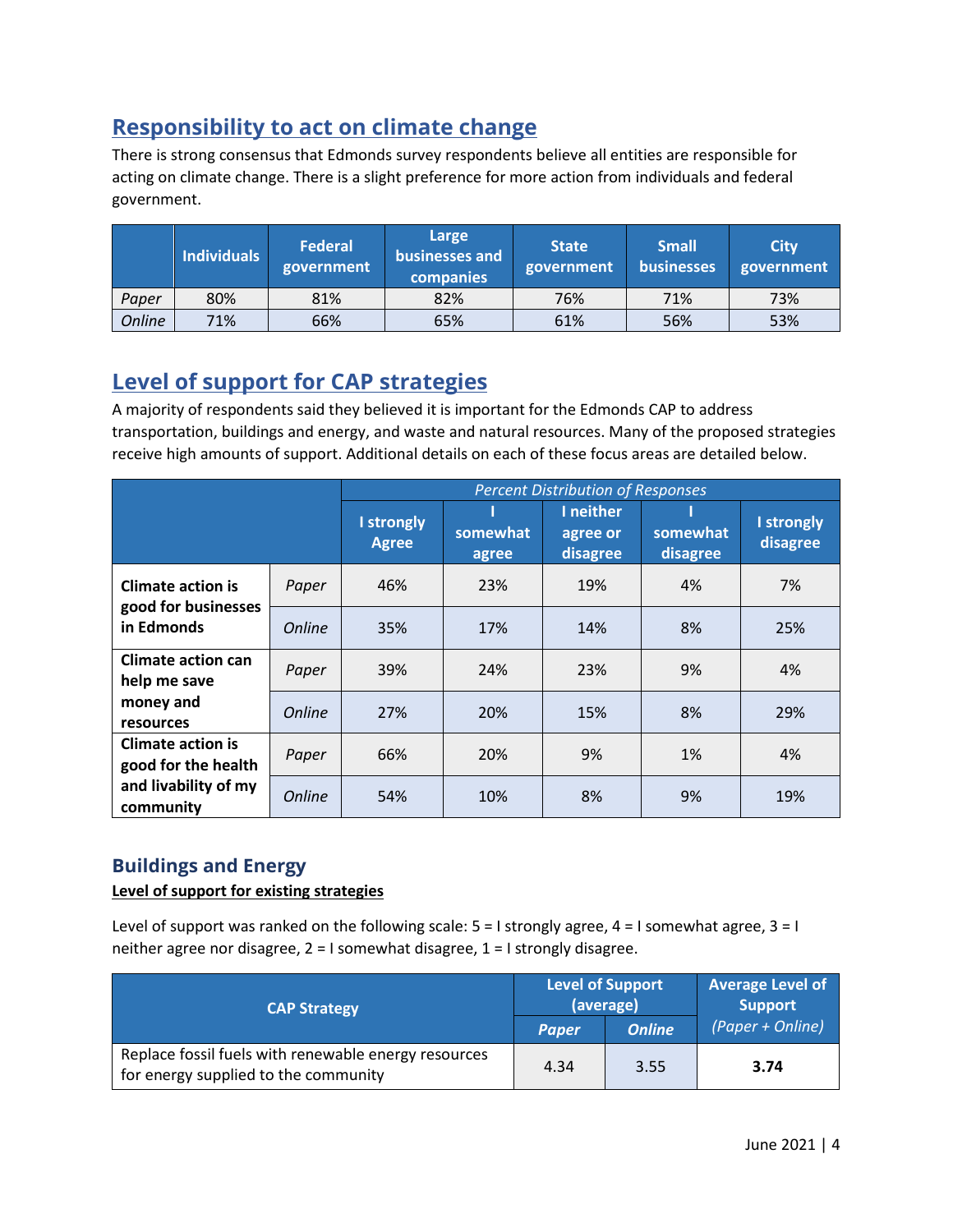| <b>CAP Strategy</b>                                            |              | <b>Level of Support</b><br>(average) | <b>Average Level of</b><br><b>Support</b> |  |
|----------------------------------------------------------------|--------------|--------------------------------------|-------------------------------------------|--|
|                                                                | <b>Paper</b> | <b>Online</b>                        | (Paper + Online)                          |  |
| Improve efficiency of existing buildings and<br>infrastructure | 4.51         | 3.8                                  | 3.97                                      |  |
| Improve efficiency of new buildings                            | 4.64         | 4.21                                 | 4.31                                      |  |

|                                                         |               | <b>Percent Distribution of Responses</b> |                   |                                    |                      |                        |  |
|---------------------------------------------------------|---------------|------------------------------------------|-------------------|------------------------------------|----------------------|------------------------|--|
| <b>CAP Strategy</b>                                     |               | <b>I</b> strongly<br>agree               | somewhat<br>agree | I neither<br>agree nor<br>disagree | somewhat<br>disagree | I strongly<br>disagree |  |
| Replace fossil fuels with<br>renewable energy resources | Paper         | 65%                                      | 21%               | 3%                                 | 9%                   | 3%                     |  |
| for energy supplied to the<br>community                 | <b>Online</b> | 53%                                      | 8%                | 7%                                 | 5%                   | 27%                    |  |
| Improve efficiency of                                   | Paper         | 51%                                      | 23%               | 10%                                | 3%                   | 13%                    |  |
| existing buildings and<br>infrastructure                | <b>Online</b> | 47%                                      | 22%               | 11%                                | 4%                   | 16%                    |  |
| Improve efficiency of new                               | Paper         | 78%                                      | 14%               | 5%                                 | 1%                   | 2%                     |  |
| buildings                                               | <b>Online</b> | 63%                                      | 17%               | 6%                                 | 5%                   | 9%                     |  |

#### **Potential newly identified strategies**

- Incentives/tax credits to public buildings, businesses, and homeowners to convert to renewables, electric heat pumps, etc.
- Regulations/building codes for new buildings, require new buildings to meet LEED certification standards
- Reduced charges for non-peak usage
- Education
- Replacing gas appliances
- Permeable pavement
- Plant trees
- Focus on water use efficiency
- Greenery in buildings (i.e. green roofs)
- Balance renewable energy use with fossil fuel use
- Housing policy build more homes to prevent sprawl
- Reduce market regulations
- Targeted incentives for multi-family housing owners
- Conduct carbon emissions assessment of schools
- Community solar
- Allow for private sector innovation
- Move to nuclear energy
- Eliminate new commercial building construction
- Conduct marketing promotion for sustainable buildings
- Expand curbside recycling to include products accepted by Ridwell
- Reduce energy use/lighting
- Transition between fossil fuel and other resources
- Invest in hydroelectric power
- Invest in wind energy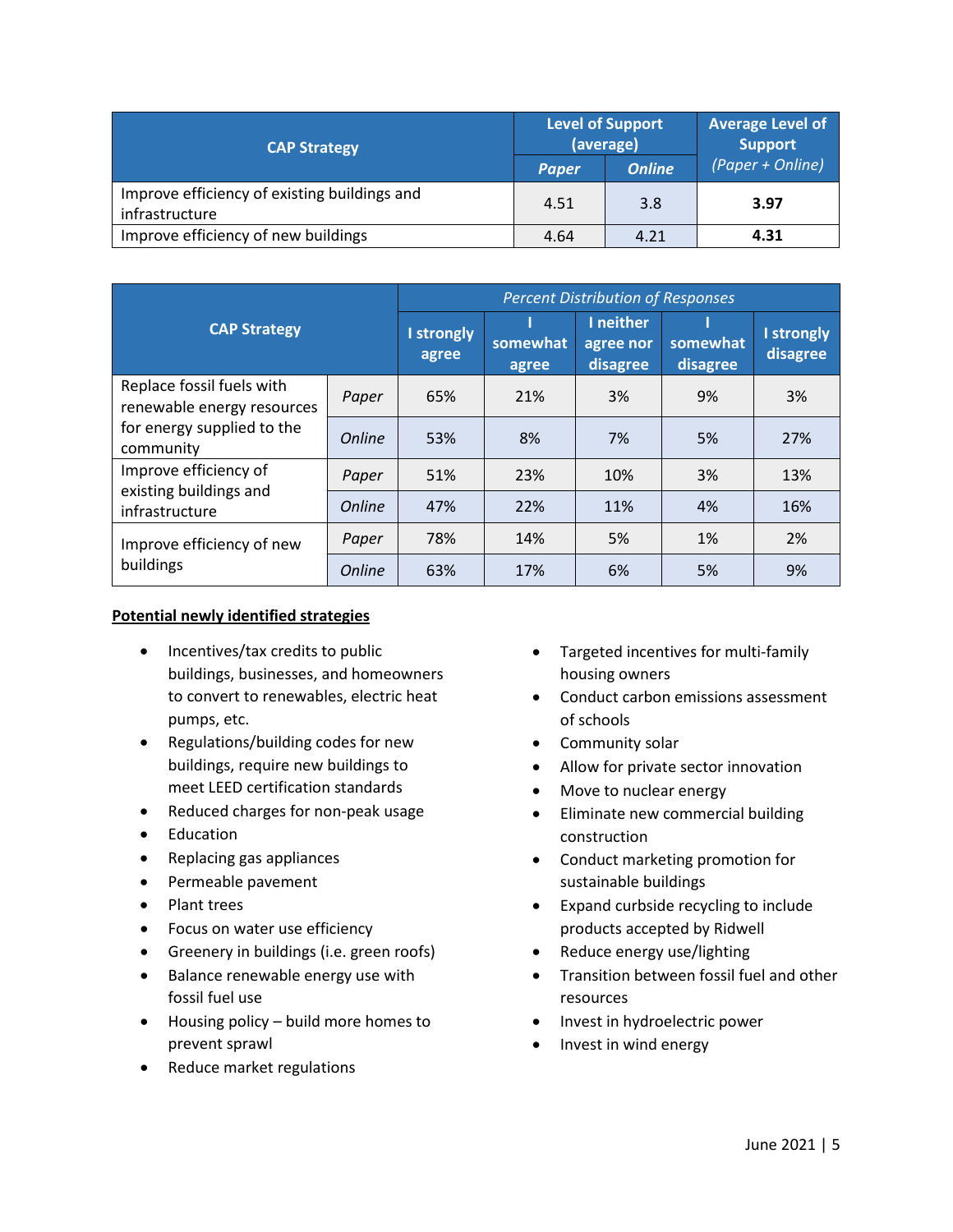### **Transportation**

#### **Level of support for existing strategies**

Level of support was ranked on the following scale:  $5 = 1$  strongly agree,  $4 = 1$  somewhat agree,  $3 = 1$ neither agree nor disagree, 2 = I somewhat disagree, 1 = I strongly disagree.

| <b>CAP Strategy</b>                                                                                       |              | <b>Level of Support</b><br>(average) | <b>Average Level of</b><br><b>Support</b> |
|-----------------------------------------------------------------------------------------------------------|--------------|--------------------------------------|-------------------------------------------|
|                                                                                                           | <b>Paper</b> | <b>Online</b>                        | (Paper + Online)                          |
| Reduce VMT through more sustainable land use patterns<br>(transit-oriented development, local efficiency) | 4.18         | 3.49                                 | 3.65                                      |
| Reduce VMT by improving transit systems                                                                   | 4.48         | 3.73                                 | 3.91                                      |
| Reduce VMT by promoting active transportation                                                             | 4.12         | 3.40                                 | 3.57                                      |
| Promote carpooling and vehicle sharing                                                                    | 4.19         | 3.61                                 | 3.75                                      |
| Promote electric vehicles and other low-carbon vehicles                                                   | 4.25         | 3.65                                 | 3.79                                      |

| <b>CAP Strategy</b>                                        |               | <b>Percent Distribution of Responses</b> |                   |                                    |                      |                        |  |
|------------------------------------------------------------|---------------|------------------------------------------|-------------------|------------------------------------|----------------------|------------------------|--|
|                                                            |               | strongly<br>agree                        | somewhat<br>agree | I neither<br>agree nor<br>disagree | somewhat<br>disagree | I strongly<br>disagree |  |
| Reduce VMT through more                                    | Paper         | 51%                                      | 28%               | 16%                                | 3%                   | 3%                     |  |
| sustainable land use patterns                              | <b>Online</b> | 41%                                      | 20%               | 9%                                 | 9%                   | 22%                    |  |
| Reduce VMT by improving<br>transit systems                 | Paper         | 65%                                      | 25%               | 8%                                 | 1%                   | 2%                     |  |
|                                                            | <b>Online</b> | 47%                                      | 20%               | 9%                                 | 6%                   | 17%                    |  |
| Reduce VMT by promoting<br>active transportation           | Paper         | 46%                                      | 30%               | 20%                                | 2%                   | 3%                     |  |
|                                                            | <b>Online</b> | 36%                                      | 18%               | 16%                                | 10%                  | 20%                    |  |
| Promote carpooling and<br>vehicle sharing                  | Paper         | 48%                                      | 35%               | 12%                                | 3%                   | 3%                     |  |
|                                                            | <b>Online</b> | 33%                                      | 29%               | 17%                                | 7%                   | 14%                    |  |
| Promote electric vehicles and<br>other low-carbon vehicles | Paper         | 57%                                      | 26%               | 10%                                | 4%                   | 4%                     |  |
|                                                            | <b>Online</b> | 49%                                      | 14%               | 11%                                | 4%                   | 21%                    |  |

#### **Potential newly identified strategies:**

- Work from home/shorter work weeks
- Office SOV travel reduction
- Incentives for non-SOV travel
- Education
- Purchasing carbon offsets
- Mass transit, walking/biking trails
- Switch to electric engines in landscaping equipment
- Reducing car tab costs, subsidies for EVs and hybrids, EV charging infrastructure
- Rezoning Edmonds (denser housing, more housing, walkability)
- Improved bus service
- Parking by local businesses (to encourage shopping locally)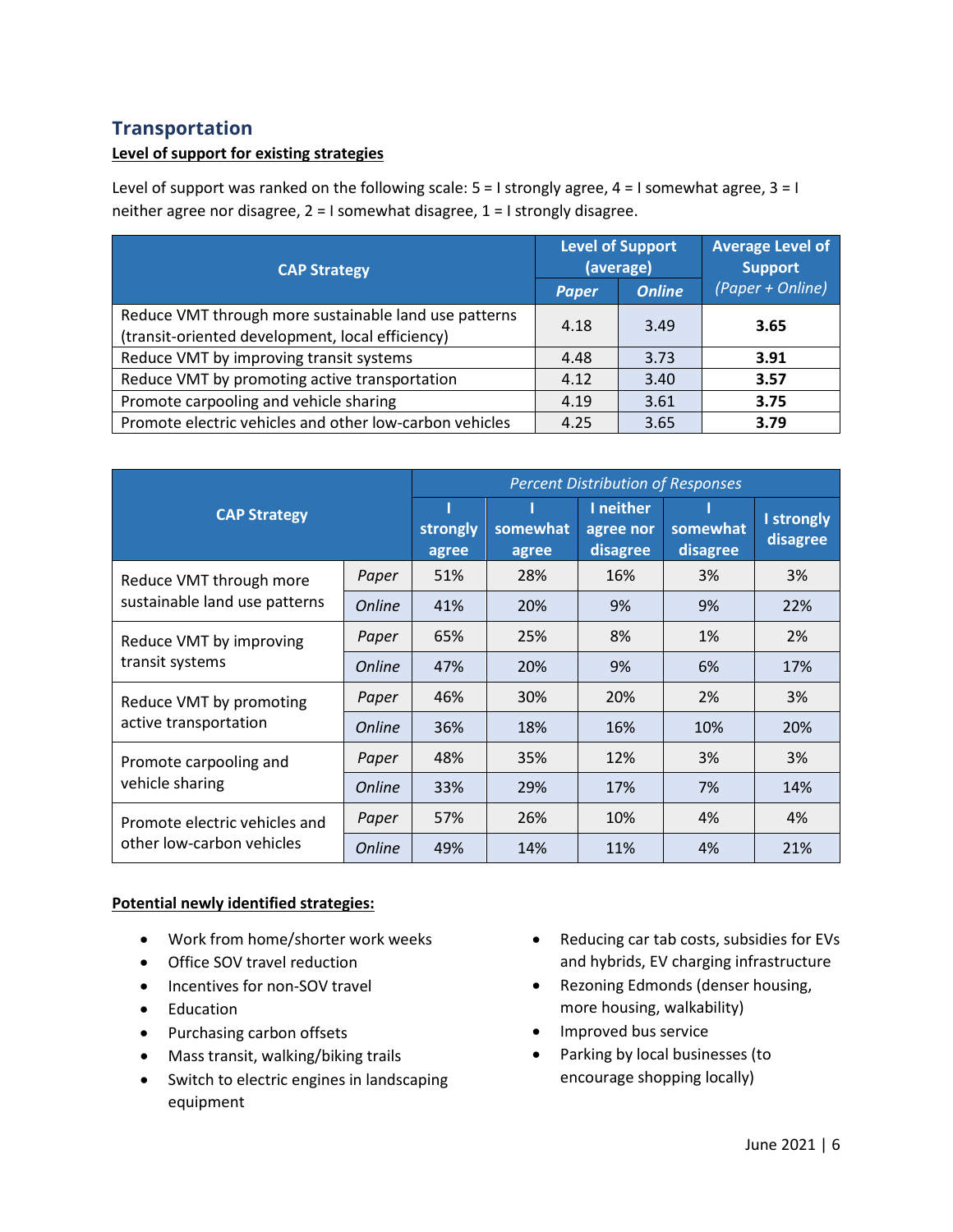- Tackling truck, train, and ferry emissions
- Voluntary rationing programs
- Carbon capture
- Discourage SOVs (ie by raising parking rates)
- Address carbon emissions from agriculture
- Garbage to energy
- Carbon taxes
- Affordable green energy upgrades
- Tackle litter
- Land and tree preservation
- Promote reusing

#### **Opposition Comments:**

- Climate change is natural/good
- It isn't the government's job to regulate this
- Develop local living-wage jobs
- "Golf cart community designation"
- Address emissions from air travel
- Eliminate water pollution
- Develop vehicle sharing programs
- Plant trees
- Last mile services and parking garage near transit hubs
- Electrify public transit
- Land management
- Encourage home businesses
- Promote micro-mobility
- Limit road expansion
- Develop renewable energy
- This is a waste of money
- Climate change isn't real
- We should be focusing on China

#### **Waste and Natural Resources**

#### **Level of support for existing strategies**

Level of support was ranked on the following scale:  $5 = 1$  strongly agree,  $4 = 1$  somewhat agree,  $3 = 1$ neither agree nor disagree, 2 = I somewhat disagree, 1 = I strongly disagree.

| <b>CAP Strategy</b>                                                      | <b>Level of Support</b><br>(average) |               | <b>Average Level of</b><br><b>Support</b> |  |
|--------------------------------------------------------------------------|--------------------------------------|---------------|-------------------------------------------|--|
|                                                                          | <b>Paper</b>                         | <b>Online</b> | (Paper + Online)                          |  |
| Increase carbon sequestration                                            | 4.34                                 | 3.76          | 3.9                                       |  |
| Reduce material consumption, waste generation, and<br>resource depletion | 4.51                                 | 3.86          | 4.02                                      |  |

|                                    | <b>Percent Distribution of Responses</b> |                   |                   |                                       |                      |                        |
|------------------------------------|------------------------------------------|-------------------|-------------------|---------------------------------------|----------------------|------------------------|
| <b>CAP Strategy</b>                |                                          | strongly<br>agree | somewhat<br>agree | I neither<br>agree<br>nor<br>disagree | somewhat<br>disagree | I strongly<br>disagree |
|                                    | Paper                                    | 57%               | 27%               | 11%                                   | 1%                   | 3%                     |
| Increase carbon sequestration      | <b>Online</b>                            | 53%               | 12%               | 13%                                   | 4%                   | 19%                    |
| Reduce material consumption, waste | Paper                                    | 71%               | 15%               | 11%                                   | 1%                   | 2%                     |
| generation, and resource depletion | <b>Online</b>                            | 54%               | 14%               | 10%                                   | 5%                   | 16%                    |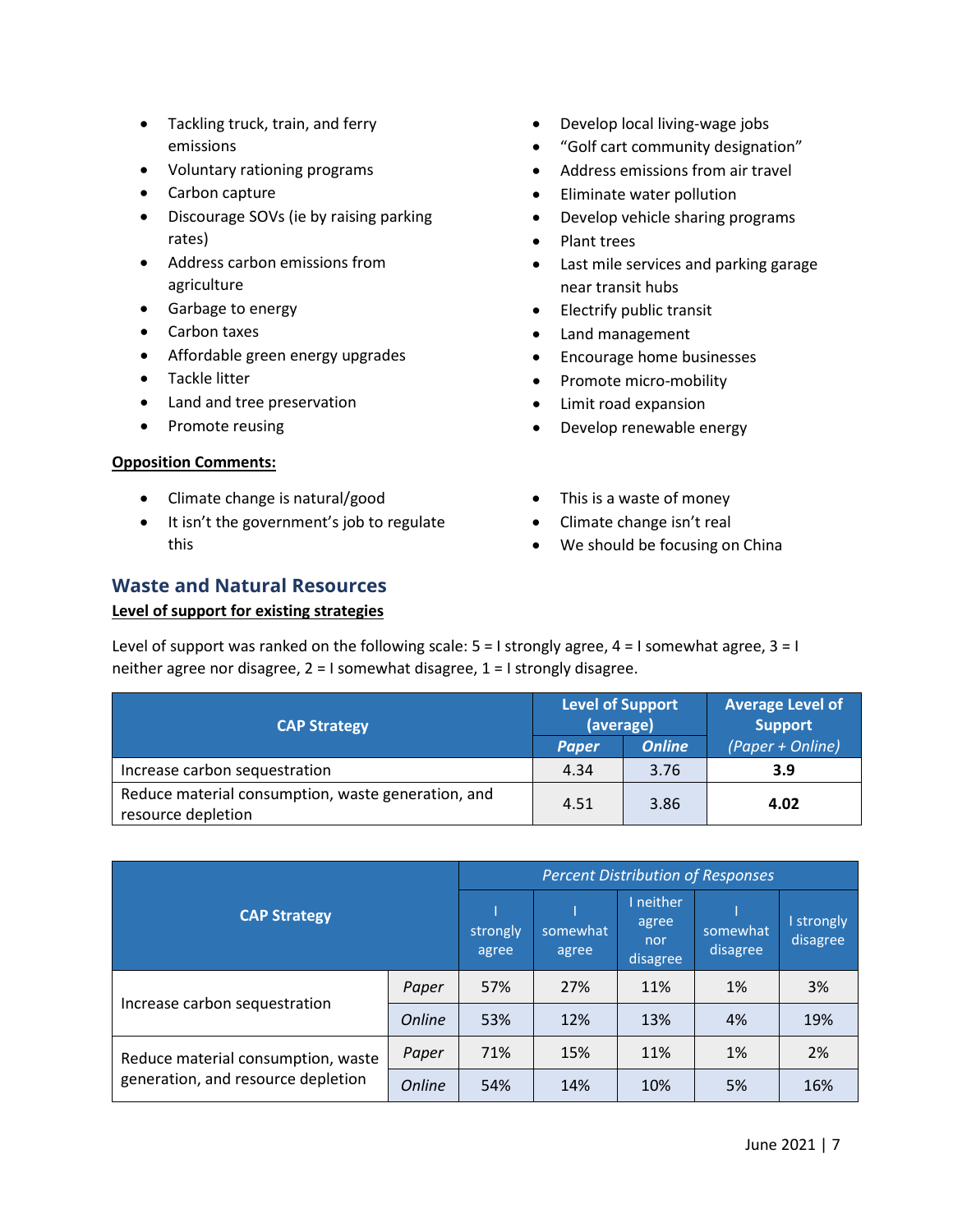#### **Potential newly identified strategies**

- Variable rates for energy consumption
- Renters to pay taxes
- Urban forests (and maintenance of)/remove emergency tree ordinance
- Requiring businesses to use compostable containers/tax businesses that use single-use materials
- Requiring building deconstruction over demolition
- Rain barrel and composting program
- Outreach and education
- No more bike lanes
- Team up with Ridwell to recycle waste

• There are also worries about the cost versus benefit of this.

• Tax plastic manufacturers

- Charge for plastic bags
- Bioregenerative farming
- Make recycling easier
- Reduce water and sewer service costs while increasing costs of water usage
- Rebates/incentives for recycling
- Forest management
- Nuclear energy
- Fund healthy eel grass beds
- Raingarden s and bioswales
- Reduce development on undeveloped land
- Focus on maintaining rural forests
- Promote backyard composting

# **Support for all strategies**

Level of support was ranked on the following scale:  $5 =$  Very important,  $4 =$  Somewhat important,  $3 =$ Neutral,  $2 = Not important$ ,  $1 = Not important$  at all.

| <b>Strategy Area</b>              |               | Level of                    | <b>Percent Distribution of Responses</b> |                       |                |                         |                                   |  |
|-----------------------------------|---------------|-----------------------------|------------------------------------------|-----------------------|----------------|-------------------------|-----------------------------------|--|
|                                   |               | <b>Support</b><br>(average) | <b>Very</b><br>important                 | Somewhat<br>important | <b>Neutral</b> | <b>Not</b><br>important | <b>Not</b><br>important<br>at all |  |
| <b>Buildings and</b>              | Paper         | 4.30                        | 52%                                      | 34%                   | 9%             | 3%                      | 2%                                |  |
| Energy                            | <b>Online</b> | 3.60                        | 43%                                      | 20%                   | 9%             | 10%                     | 18%                               |  |
|                                   | Paper         | 4.36                        | 50%                                      | 41%                   | 4%             | 3%                      | 1%                                |  |
| Transportation                    | <b>Online</b> | 3.79                        | 48%                                      | 22%                   | 7%             | 8%                      | 15%                               |  |
| Waste and<br>Natural<br>Resources | Paper         | 4.43                        | 62%                                      | 24%                   | 11%            | 2%                      | 1%                                |  |
|                                   | <b>Online</b> | 3.83                        | 51%                                      | 18%                   | 10%            | 7%                      | 14%                               |  |

# **Individual actions**

In addition to City-led strategies, the City understands that both City strategies and individual actions by residents will be necessary to achieve its climate action goals of carbon neutrality by 2050. In doing this, the City asked survey respondents two key questions: 1) What individual actions are they already doing that supports climate action goals?; and 2) What individual actions are they willing to do to support climate action goals? Summary of responses are detailed below.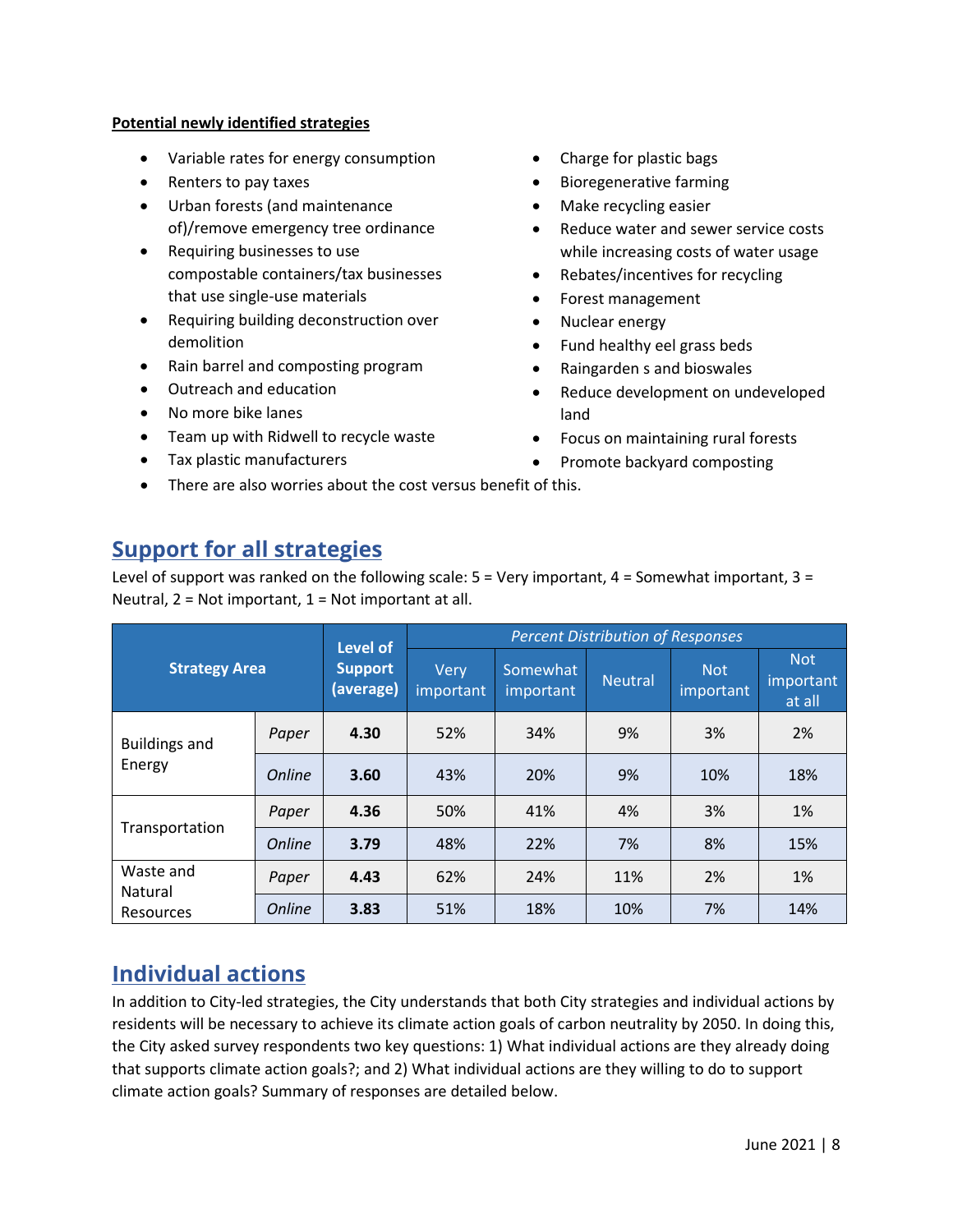### **Actions that residents are already doing**

Popular actions that respondents are already undertaking include regularly recycling, shopping at local businesses, and using reusable and compostable containers and beverage bottles. Answers are displayed as percent distribution of responses, and respondents were able to select multiple actions. Answers that are bolded indicate that there was more than a 10% difference between the paper survey respondents and online survey respondents.

| <b>Action</b>                                                                                                          | <b>Paper</b> | <b>Online</b> |
|------------------------------------------------------------------------------------------------------------------------|--------------|---------------|
| Regularly recycle                                                                                                      | 92%          | 81%           |
| Save energy at home and work by turning off lights and water,<br>using energy-saving light bulbs, etc.                 | 94%          | 74%           |
| Use reusable and compostable containers and beverage bottles, or<br>bring my own                                       | 66%          | 58%           |
| Shop at local businesses, in bulk, and/or at re-use or thrift stores                                                   | 63%          | 58%           |
| Invest in home energy improvements, such as installing insulation<br>and efficient windows, heating, and/or appliances | 64%          | 55%           |
| Buy locally produced food and/or products                                                                              | 58%          | 49%           |
| Regularly compost                                                                                                      | 52%          | 50%           |
| Eat less meat and more vegetable protein                                                                               | 48%          | 41%           |
| Wash my laundry in cold water                                                                                          | 43%          | 41%           |
| Combine trips in my car or carpool with others at least once a<br>week                                                 | 45%          | 34%           |
| Drive a vehicle that gets more than 30 MPG in the city                                                                 | 53%          | 32%           |
| Take public transit, walk, or ride a bike to a destination at least<br>once a week                                     | 38%          | 34%           |
| Air or line dry my laundry                                                                                             | 19%          | 14%           |
| Participate in a renewable energy program through my local utility                                                     | 25%          | 12%           |
| Purchase or drive an all-electric or zero-emissions vehicle                                                            | 13%          | 8%            |
| Invest in solar panels for my home or business                                                                         | 12%          | 6%            |
| Other (see below)                                                                                                      | 1%           | 15%           |

Other:

- Solar panels
- Native plants
- Ridwell
- EV charging stations
- Business with green investment companies
- Growing own food
- Getting politically involved
- Using public transit
- Walking/ driving less
- Working from home
- Owning efficient cars
- Lowering home thermostat
- Plant based diet
- Energy efficient appliances
- Avoiding delivery services

### **Actions that residents are willing to do**

Respondents were most interested in purchasing or driving an EV and investing in solar panels for their home or business. Answers are displayed as percent distribution of responses, and respondents were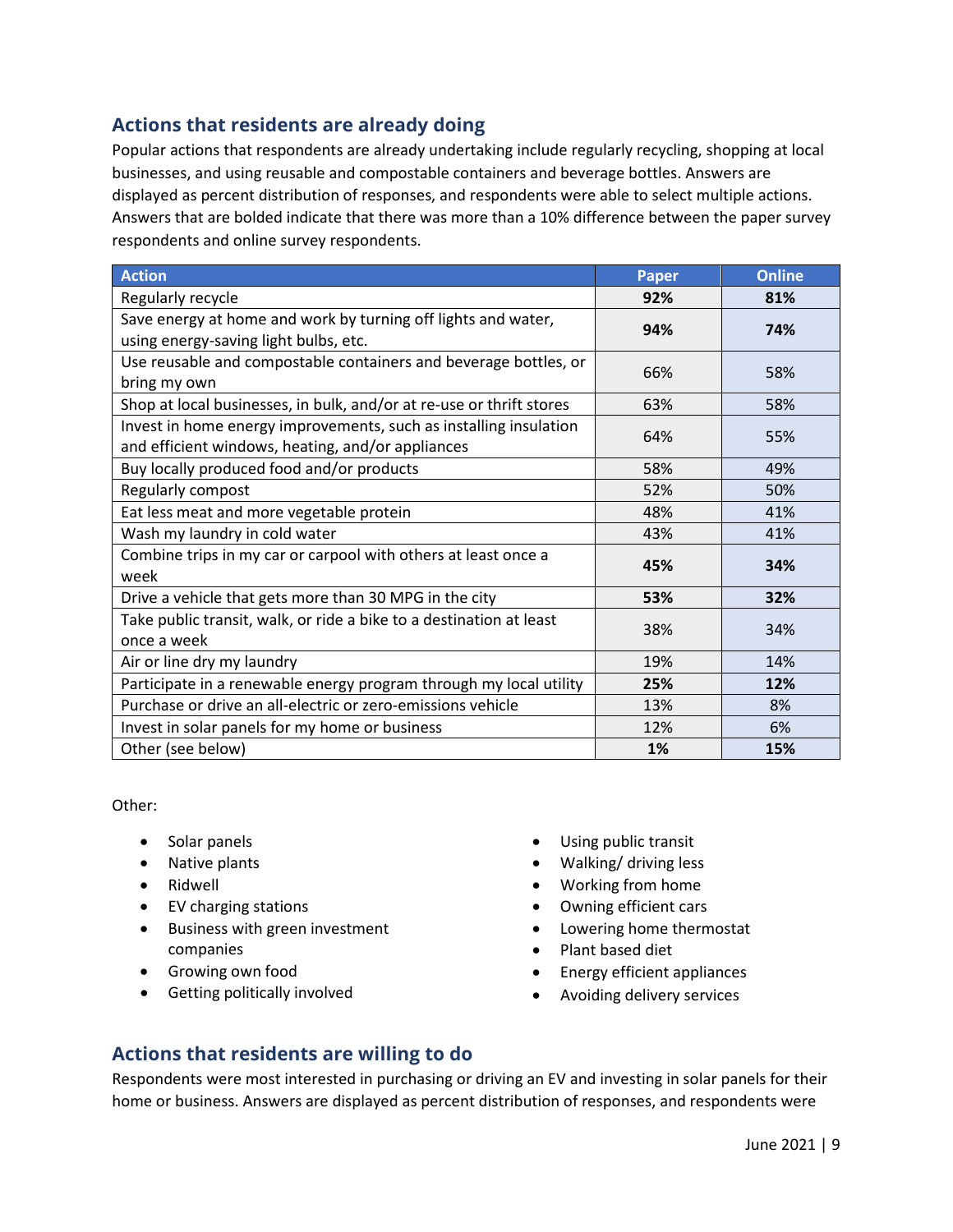able to select multiple actions. Answers that are bolded indicate that there was more than a 10% difference between the paper survey respondents and online survey respondents.

| <b>Action</b>                                                                                                          | <b>Paper</b> | <b>Online</b> |
|------------------------------------------------------------------------------------------------------------------------|--------------|---------------|
| Purchase or drive an all-electric or zero-emissions vehicle                                                            | 38%          | 35%           |
| Invest in solar panels for my home or business                                                                         | 36%          | 27%           |
| Participate in a renewable energy program through my local<br>utility                                                  | 25%          | 20%           |
| Invest in home energy improvements, such as installing<br>insulation and efficient windows, heating, and/or appliances | 24%          | 14%           |
| Drive a vehicle that gets more than 30 MPG in the city                                                                 | 17%          | 14%           |
| Regularly recycle                                                                                                      | 12%          | 3%            |
| Eat less meat and more vegetable protein                                                                               | 16%          | 8%            |
| Take public transit, walk, or ride a bike to a destination at least<br>once a week                                     | 13%          | 8%            |
| Regularly compost                                                                                                      | 21%          | 11%           |
| Buy locally produced food and/or products                                                                              | 12%          | 7%            |
| Wash my laundry in cold water                                                                                          | 11%          | 6%            |
| Air or line dry my laundry                                                                                             | 13%          | 6%            |
| Use reusable and compostable containers and beverage bottles,<br>or bring my own                                       | 14%          | 5%            |
| Save energy at home and work by turning off lights and water,<br>using energy-saving light bulbs, etc.                 | 15%          | 4%            |
| Shop at local businesses, in bulk, and/or at re-use or thrift stores                                                   | 14%          | 3%            |
| Combine trips in my car or carpool with others at least once a<br>week                                                 | 5%           | 2%            |
| Other                                                                                                                  | 1%           | 11%           |

# **Challenges and barriers for climate action**

Finally, the City wanted to identify what challenges and barriers were preventing Edmonds' residents from pursuing individual climate action. Respondents identified costs or resources as being the largest barrier to climate action, both for the Edmonds CAP and their individual action. Answers that are bolded indicate that there was more than a 10% difference between the paper survey respondents and online survey respondents.

| <b>Challenges and barriers</b>                                                                                                                                                                                                                                                     | Paper | <b>Online</b> |
|------------------------------------------------------------------------------------------------------------------------------------------------------------------------------------------------------------------------------------------------------------------------------------|-------|---------------|
| Cost or Resources - I have other competing economic demands in my<br>life that are more important to me and my family                                                                                                                                                              | 40%   | 33%           |
| Level of care and interest - I do not think there is enough of a crisis<br>that I personally need to do anything to reduce the risks of climate<br>change                                                                                                                          | 15%   | 14%           |
| Realizing benefits - I don't plan to live in my current home long<br>enough to recover the costs of making changes to my home to reduce<br>its carbon footprint. OR I live in and apartment and cannot make the<br>types of changes that are needed to reduce my carbon footprint. | 20%   | <b>11%</b>    |